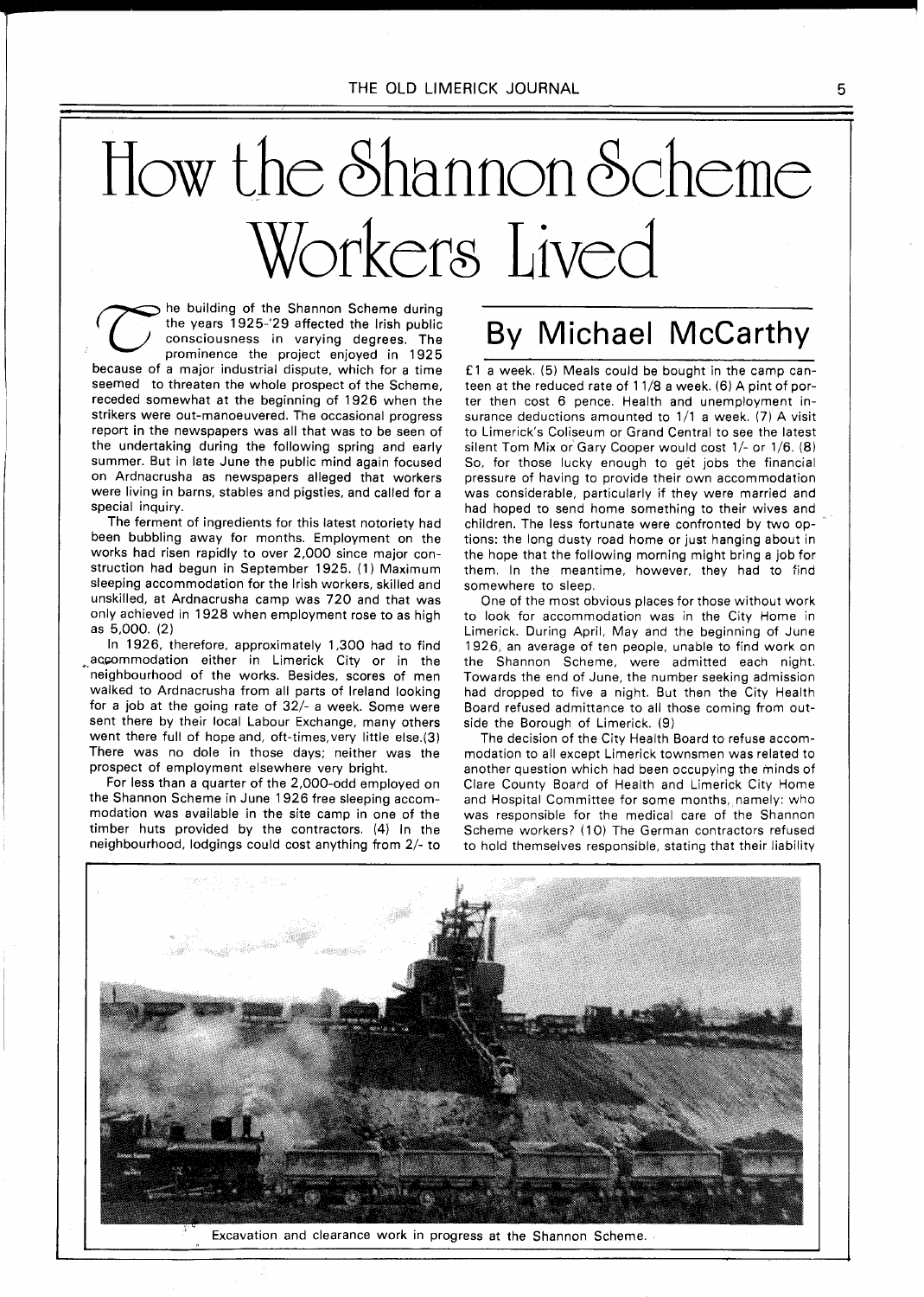ceased when they complied with the terms of the National Health and Unemployment Acts. Clare County Board of Health held that, even though the Shannon Scheme was situated in Clare, its hospitals could not cope. It argued, that Scarriff District Hospital had only two beds for other than natives of Clare, that the Fever Hospital in Ennis catering for east, central and north Clare with only 30 beds was already inadequate for current needs, and that the County Hospital in Ennis, being the County Home, held a certain number of beds for the poor of the county but that it had no extra beds available for the Shannon Scheme workers. Limerick Board of Health argued in similar vein that it was incapable of meeting the needs of the Shannon Scheme and that the Minister for Industry and Commerce should make the contractors shoulder their responsibilities. (1 1) In fact, there was a medical officer at Ardnacrusha and a few beds for the injured and sick but nothing to cope with the kind and volume of injury which invariably happens when you have thousands of unskilled men working under pressure with heavy machinery and explosives.

It was on Thurs, June 24 at one of its regular monthly meetings, that the Clare County Board of Health first heard of Shannon Scheme workers sleeping in pigsties and stables. (12) The Board had just listened to a report from its Secretary, John Quin, on a conference between the Limerick and Clare County Boards and the Department of Local Government on the subject of treating the sick and injured of the Shannon Scheme. The conference had requested the Minister for Local Government to introduce in the Dail a bill which would allow the transfer to their homes of workers from other counties or countries in the event of their beingdestitute, sick or injured. The representative of the Department had told the conference that Clarg and Limerick County Boards of Health could refuse relief to any man coming from outside their respective areas. The report on the conference was warmly welcomed by the members of the Clare Board. As a postscript to its meeting, the Home Assistance Officer for Ardnacrusha was asked for a brief report on the latest position in the area. H.A.O. Mullane stated that a lot of men had billetted themselves in stables, cowsheds and barns. There was, he said, no hut accommodation for many of them. He reported that a man and his wife had taken possession of a pigsty attached to a labourer's cottage, and there were no less than 12-14 in a stable at Blackwater in O'Grady's yard. Some of these menwere unemployed, some were not. The H.A.O. informed the Board that about 400 workers were being laid off within a few days and he wanted to know what he would do with those who remained in his district and became destitute. There was, he said, a constant procession through eight miles of his district by men looking for work or dismissed or going home after failing to get work. (13)

A spirited debate followed. Councillor P.McMahon of Blackwater corroborated the statement of the Home Assistance Officer that people were living in pigsties and that some men (and their wives) after being dismissed from the Shannon Scheme remained on in the district. "Surely to God", he exclaimed, "we are not going to let them die with the hunger". Councillor Halpin was of the opinion that the Government should shoulder its responsibility to save people from living like "mere swine". This view was echoed by other members of the Board. Councillor Halpin also cited the case of a man lying in a pigsty with straw for a bed whilst he was suffering from double pneumonia. Councillor Crowe asked "are we to feed the hungry of every county in Ireland?" P. McMahon replied: "We would and divide our last penny with the poor, but if we have not a penny, what then?" The Board resolved, however, that it would abide by the principle of the intercounty conference and grant relief only to Claremen. It also ordered a comprehensive report on conditions in and about Ardnacrusha from the Medical Inspector of Health for the area, Dr. G.H. Enright.

Two days after the County Board of Health meeting, the national press had picked up the story of housing conditions on the Shannon Scheme. (14) The **lrish Independent** recorded the Home Assistance Officer's statements at the Board of Health meeting in its editorial page under the heading "A Very Amazing Story". Three days later the story had been moved to the world news page and a call was made for a special inquiry and for an early remedy for the inadequate housing conditions of the Shannon Scheme workers. The newspaper had also made its own investigation and published an exclusive report which corroborated the statements of Home Assistance Officer Mullane. Referring to the pigsty attached to the labourer's cottage, the special report stated:

"The latter accommodates a husband, a wife and two children. Some of the places in which men are sleeping are not at all fit for human beings. There was one place referred to by the Home Assistance Officer. It was merely an outoffice; it might have housed horses or cattle. The beds consisted of old hay, thrown on the floor, with no suggestion of bed clothing. One of the heaps of hay was semi-covered with an old sack. This was the very place in which 15 men slept up to a short time ago. The number has now dwindled down to eight and those men are paying rent for the privilege of accommodation. They are being charged 2/- a week for the shelter of the roof and the bed of hay self-provided. Other places in the locality, outhouses and so on have been improvised and are quite alright, but the place to which specific reference has been made ought not to be allowed to exist. The Camp Commandant at Ardnacrusha, Mr. W.J. Stapleton, when interviewed on the matter, stated that it was possible that there were men living in outhouses, but they were not employed on the Scheme and that it was not because of lack of accommodation. 'This morning there were only two men on my waiting list for beds', he said. He further explained to me that some months ago before the huts were completed there was not sufficient accommodation, and the men were obliged to fend for themselves and do the best they could: but now they were able to cater for them. He went on to say that when hut accommodation was not available, the fact was stated to the men before they were employed, and as a result of the rapidly approaching completion of the temporary works at Ardnacrusha, between 200 and 300 men had been disemployed during the past month, and whilst an effort was being made to give them at least one night's accommodation after dismissal, they could not be held responsible for them afterwards. A further matter which he pointed out was that men were arriving at the works daily from all parts of the country, oftimes penniless, seeking to find employment and unable to find any. It was quite conceivable that those men in numerous instances were obliged to sleep out".

The special report also called for an impartial inquiry into housing conditions for the workers. (5)

One would imagine that at that stage the unions would have become involved in a campaign to improve living conditions and would have used it as a platform to raise the general lot of lrish workers on the Shannon Scheme. Unfortunately there is little evidence to suggest either. A meeting had been held in Ardnacrusha on Sunday, April 17 and was addressed by Cathal O'Shannon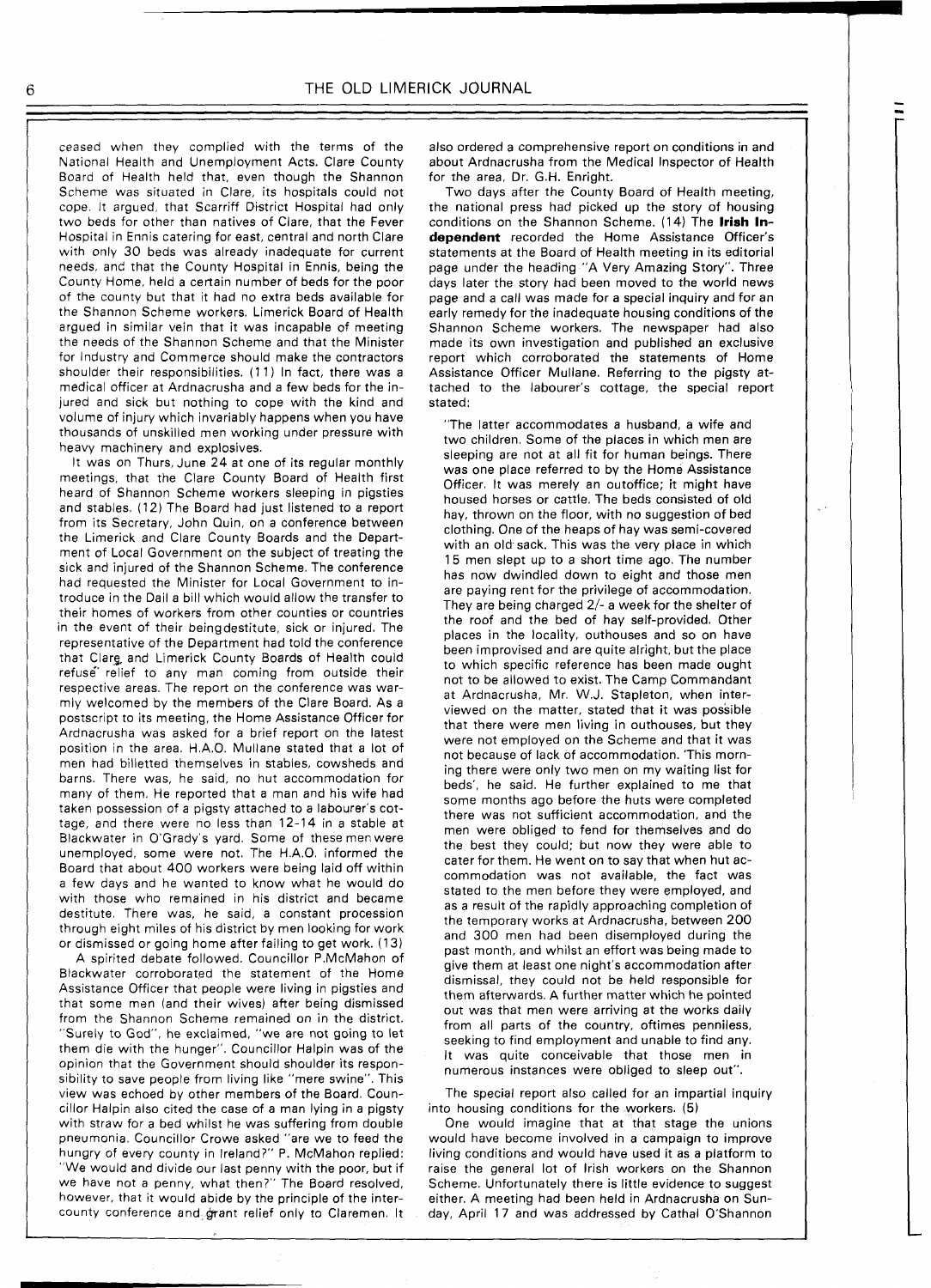

and Paddy Hogan T.D. in support of a move to organise the unskilled workers on the Scheme and to get them into the I.T. & G.W.U. The two speakers stressed the need for organisation to improve wages and living conditions: a resolution to this effect was adopted. **(1 6)** That was the last reported union meeting on the Shannon Scheme and the last indication of any union activity for the remainder of the contract. The union subscription was 6 pence a week. (17)

Even the **Voice of Labour,** which had played such an important role in the Shannon Scheme strike six months earlier by its uncompromising stand and reportage, showed only a short-lived interest. On July 3 it gave front page coverage to the situation at Ardnacrusha. (18) Under the heading "Not Fit For Human Beings" it stated that the revelations of the correspondent of the **lrish Independent** may have been amazing to the capitalist press but not to the **Voice of Labour.** Another edition carried an angry letter signed by "Man from Nowhere". **(1** 9) The writer stated that he had seen worse slavery in Mexico. He decried the working conditions - the bread, tea and margarine for breakfast: the extra cup of tea for two pence and the extra slice of bread for one penny. He quoted a worker as saying: "We are working for our chuck, and slowly starving to death on it". Having condemned the bullying German and lrish bosses the writer declared: "What is the labour movement, the republican movement and the Church doing to expose and do away with this infamy? I would warn all three to be up and doing, particularly the latter, as their silence is roundly condemned by the workers in the huts after their day of slavery".

That letter was followed by another signed by "A worker on the job''. He wrote:<br>with the state of the wrote:

"The conditions on the Shannon Scheme cannot, and I will venture to say, have any parallel in Europe at present. Take, for instance, the wages of  $8\frac{1}{2}$ pence an hour with broken time - and God knows for some weeks we get lots of that. Most of the men are in debt every weekend, and I may add if they were to eat enough of good plain food working as navvies shovelling concrete, or up to their knees in water attending the diggers down below, the wages of even the full week which amount to  $34/6$ , would not be sufficient to buy sustaining food for a hard-working navvy. I have seen my countrymen housed in the cowsheds of England and Scotland years ago. There, at least, the sheds were fairly warm and sanitary compared to the sheds of the farmers of Blackwater where my countrymen are  $\beta$ housed now and pay 18/- a week for a half-roofed shed. If William Cosgrave or Kevin O'Higgins were forced to spend a week or two living in O'Grady's cowsheds on the Blackwater, I wonder would they rebel against those conditions, or would adversity make them as slavish as their countrymen, whom they have degraded by forcing those conditions on them?

"Let your Labour members ask Mr. McGilligan why are three or four hundred men per week sent from labour exchanges to the job, and a similar number sacked after from one to six weeks' work and left to drift back home, and sacked for no cause. Ask McGilligan why it was a man was crushed to death between two waggons when the lrish foreman told him not to go on the waggon as it was dangerous The German told him to get up or go. His son gave evidence to this effect and was immediately dis-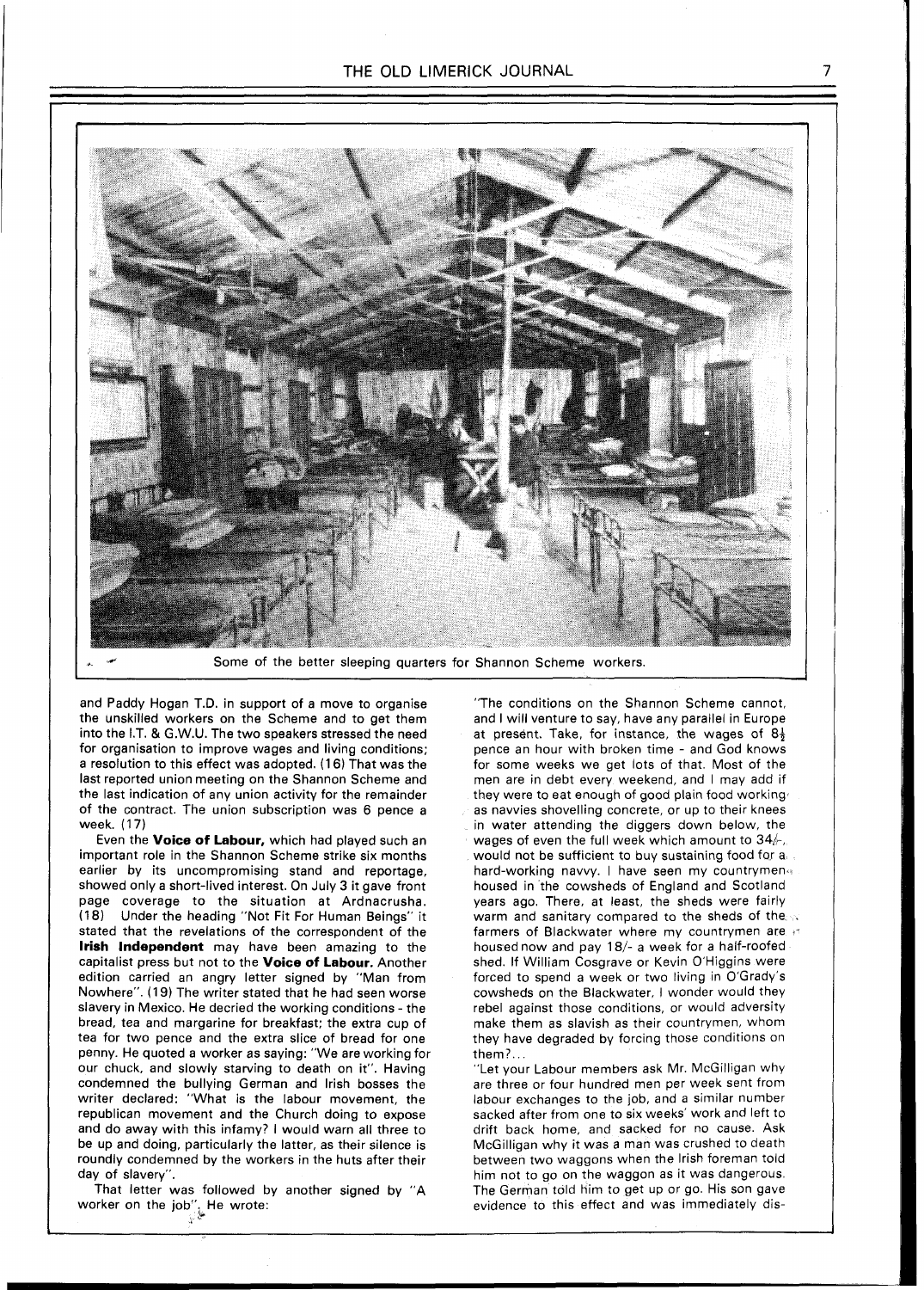missed. Ask him why the Camp Commandant Stapleton will pull down a notice the mep put up, and tell them "they must not talk of a union here". Ask him whyit is that when the men put up a leanto for the purpose of cooking, because their wages won't buy them sufficient food in the canteen, it's pulled down.

Last week the workers had one holiday and two wet days. No money to buy food this week. Yet another holiday today, Thursday! We would advise the workers to get busy and give them the following advise:-

"Quit hollering out for martyrs To be slaughtered in your sight; Get off your knees, you lobsters, And learn to think and fight!" (20)

The apparent lack of involvement by the unions in the issue of living conditions, following so rapidly as it did on the heels of the strike which had held up work on the Scheme for months, may have been due to the fact that the unions were at this point demoralised. Joe McGrath, a former Minister for lndustry and Commerce, former head of the secret service, and former official with Larkin's Union, was Director of Labour for the German contractors. He had out-flanked and out-played the unions during the strike by using ex-servicemens' labour. (21) The unions never recovered from this setback, and McGrath's ruthlessness and tight-ship style favoured the employment of ex-Free State army men, of whom the camp commandant was a captain, and excluded wouldbe troublemakers and union organisers. The contractors also, reportedly, indulged in counter-moves by encouraging the formation of bogus unions in the Ardnacrusha canip, setting up an effective camp C.I.D., and by employing a "heavy gang" to keep law and order. (22)

Housing conditions in Ardnacrusha surfaced in the Dail on July 1. Paddy McGilligan, the Minister for Industry and Commerce, was asked by Deputy Lyons (Longford-Westmeath) whether reports that appeared in the press as to the manner in which men worked on the Shannon Scheme were correct? The Minister replied: "You may take it **prima facie** that the press is inaccurate". (23) But the Munster deputies were not to be as easily dismissed. Later in the afternoon Deputy Paddy Hogan, in whose constituency the Shannon Scheme was based, gave notice that on the motion for the adjournment he would raise the question of the entire lack of accommodation for the care of the workmen on the Scheme when they became sick and injured. McGilligan knew what Hogan was about and tried to head him off by stating that there was accommodation in the camp for 140 more men than were there then. But Hogan was not to be dissuaded and repeated his intention of raising the question of accommodation during the adjournment debate.

The opening speech was made by Hogan himself. He dealt first of all with the question of accommodation for sick and injured workers:

"A worker from Co. Mayo who has been unemployed, say, for a period of twelve months, or, perhaps two years, and he has therefore lapsed in National Health Insurance. He has nothing to his credit in the records of the National Health Insurance Society. He gets work on the Shannon Scheme and after two or three months he becomes ill or injured. He has eight or twelve National Health Insurance stamps, probably, to his credit and he has no claim upon the funds of any National Health lnsurance Society. He has to fall back on the arrangements made by the local health authorities of the district, while the local health authorities

have only made arrangements to meet normal conditions.''(24)

Hogan argued that since the Shannon Scheme was not a normal type of work and since the local health authorities were unable to cope with the situation, the Minister should make special provision for the workers. He then got on to the question of general accommodation. "I would like to say that I am not very much interested in the opinions expressed by the Minister in the press report - the opinion expressed by him this afternoon in reply to questions addressed to him by Deputy Lyons". (25) He quoted from the report of Home Assistance Officer Mullane to the Clare County Board of Health and from the minutes of the County Board meeting where H.A.O. Mullane was complimented by the Chairman of the County Board "on his report as to the extraordinary circumstances in which people were living - in outhouses, pig-sties and barns and lying on straw". From information he had received from public officials in the Ardnacrusha area he supported the veracity of the Home Assistance Officer's report and called on the Minister to state what arrangements he had made regarding the sick and injured and in regard to accommodation in general. Hogan was supported by Deputy Clancy from Limerick:

"If something is not done very soon as regards the sanitary arrangements at Ardnacrusha, I greatly fear that an epidemic will break out that will be more serious than the 'flu epidemic we had in this country in 1918 and 1919. I was there in the months of April and May, and I must say that the air was anything but pleasant ... If that condition of affairs is allowed to continue, I think that the people of Limerick and Clare will very soon have to turn their noses towards the Government and appeal to have something done." (26)

The Minister for lndustry and Commerce replied to both speakers with what could be described as a typical McGilligan broadside. "I put in direct negation to what Deputy Clancy has said that there is a medical officer in the camp, and that the sanitary arrangements at Ardnacrusha are as sound as they could be on any works. As far as these arrangements are concerened, there is not the slightest fear of any attack or any epidemic such as the Deputy has outlined here tonight". (27) As for Paddy Hogan's arguments, the Minister did not deal with them directly but made a vicious personal attack on H.A.O. Mullane. "We have the statement made by his Home Assistance Officer who strangely enough put in some very hard work indeed for a fortnight before he issued his report trying to get a son or a relative employed on the scheme under these filthy conditions that he has described. The bad sanitary arrangements and the other matters that he refers to would appear to have only been discovered when he could not procure a post for his relative under the scheme." (28) The Minister then insisted that it would be outrageous to expect the contractors to provide hospital beds for all the sick and injured. There were a few beds in the camp for accident cases and it was up to the Clare and Limerick authorities to look after the rest, he said.

The debate went on until after 10 p.m., with McGilligan defending stoutly and not giving an inch. In conclusion, Deputy T. Murphy (West Cork) put it to him: "Has the Minister any statement to make with regard to the report that appeared in the **Irish Independent,** on the conditions, from a journalist who was sent specially to investigate matters?" (29) McGilligan replied, "I saw the statement there of the Commandant of the camp which, I think, answered the journalist's statement perfectly." (30) The Dail adjourned at 10.25 pm.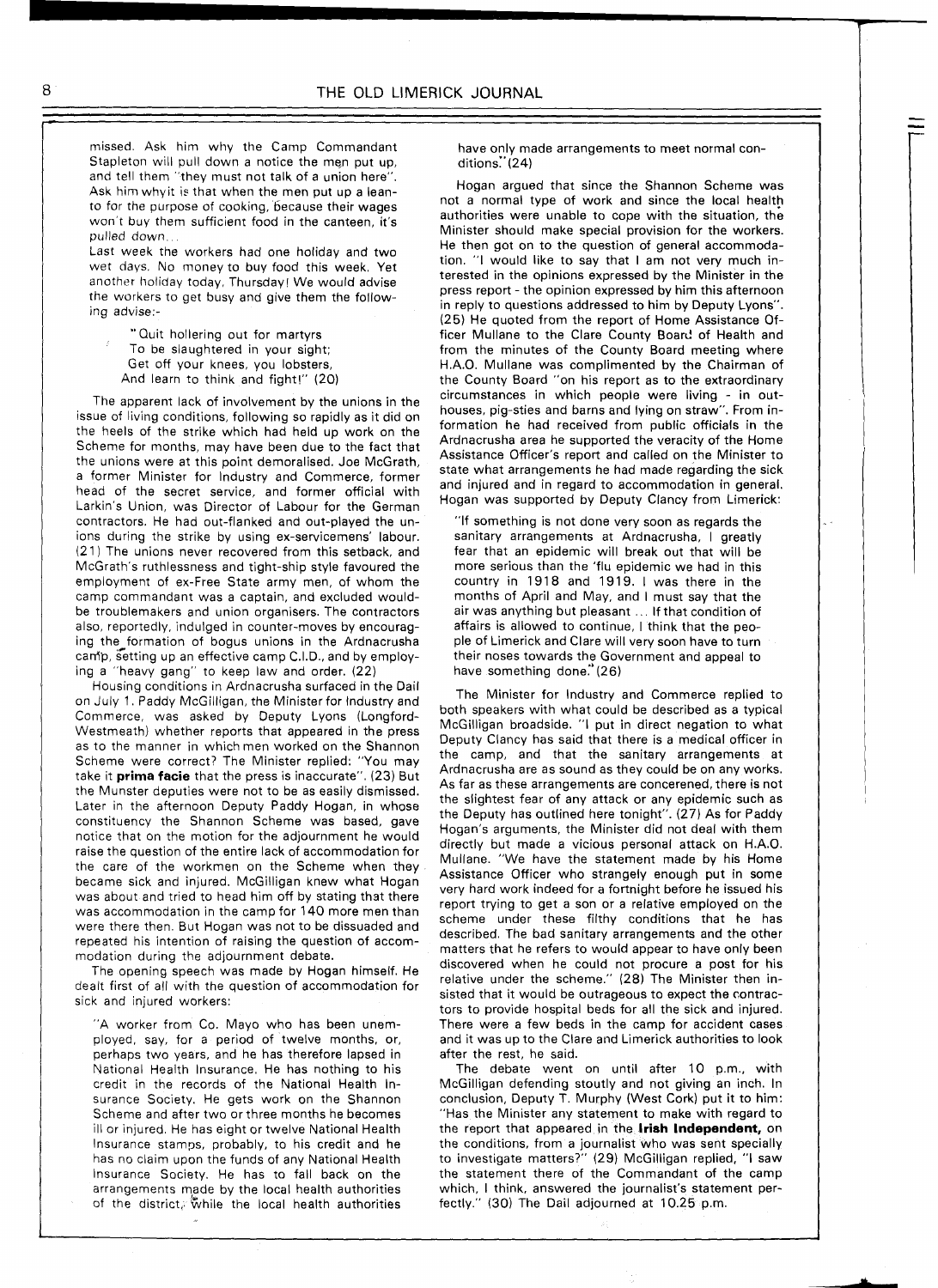On the followingday the **Irish Times** reported the Dail debate and the next issue of the **Limerick Leader** also carried a parliamentary report but it was left to the **Clare Champion** to defend its countrymen in the face of the Minister's attack. **(31)** McGilligan had accompanied President Cosgrave to a Cumann na nGaedheal convention in Limerick City Hall on July **10.** During their visit they took time off to tour the works at Ardnacrusha and to inspect the accommodation. At the convention though the Minister was attacked for his statements in the Dail on living conditions at the Shannon Scheme and his arguments were flatly rebutted. **(32)** Seemingly the experience at the convention mollified McGilligan somewhat. The next issue of the **Clare Champion** reported:

"During his recent visit to Limerick the Minister for Industry and Commerce seems to have been convinced that a number of workers employed on the Shannon Scheme were living in outhouses in the neighbourhood of Ardnacrusha under insanitary conditions, and he admitted that the Boards of Health of Limerick and Clare in drawing attention to them were not activated by unworthy motives. Mr. McGilligan would have done the gracious act if he had also withdrawn his suggestion that Home Assistance Officer Mullane reported the conditions merely because a relative had not got a job on the works. Mr. Mullane reported the conditions in the ordinary course of his duty. In his official capacity, Mr. Mullane would have been blameworthy if he had aliowed men to crowd into barns and stables without remark. There was no suggestion that the Shannon Scheme contractors were responsible for the actions of the men, and no slur was cast upon the manner in which the works are being conducted. But when men herd in stables and pig sties, there is an obvious menace to the public health, and if timely measures were not taken to deal with it the consequences might be very grave." **(33)** 

The Medical Inspector of Health for Ardnacrusha, Dr. G. Enright, visited the area on July **5.** His report on accommodation at the Shannon Scheme was presented by him during the same week to a meeting of the Clare County Board of Health. **(34)** He found that seven houses in which workers lodged - Henneberry, Haskins, Lavery, Greensmith, Leahy, Ryan and Hogan - were found to be satisfactory. An eighth house was somewhat congested. In a ruined building on Hartigan's land, in which eleven men lived and slept on shavings, Dr. Enright found conditions unsatisfactory. The place was not habitable and should have been closed. In William O'Grady's yard there were eight or ten occupants living under insanitary conditions. In a sty attached to Keegan's labourer's cottage there was a husband, a wife and two children living under insanitary conditions. All of the men living in those places, with one exception, were working on the Shannon Scheme. Dr. Enright also reported that a number of independent traders had opened shops in the district. They were all very clean inside, but the outside sanitary arrangements were defective. As to hut accommodation at the works, Dr. Enright said the average number in each hut was **26.** 

A discussion of the report followed. Mr. Kerin, Chairman of the Board, said that Dr. Enright's report repudiated the Minister's remark in the Dail and corroborated the report of Home Assistance Officer Mullane. Mr. P. McMahon said that the man in the pig sty was earning **l/-** an hour and so could not afford to stay in the huts himself and pay for his wife and children's accommodation elsewhere. An order was made to close the ruin on Hartigan's land and the stable at O'Grady's yard, while a directive was also given that the sty attached to the labourer's cottage should not be sublet. The Chairman closed the meeting with the general observation that "the Poor Law was never intended to meet an emergency of this kind, and the Government and the conractors should shoulder their responsibilities". **(35)** 



Building the Shannon Scheme engines and turbines.

The order to close the ruins on Thomas Hartigan's land could be considered as an ironic side to the whole episode. In November **1925** the Government acquired through compulsory order Hartigan's farm at Ardnacrusha for use as part of the Shannon Scheme development. Hartigan, of Ouinville House, Parteen, like most of the other farmers and landowners in the district, had not yet'been compensated for his loss of land. So when the order came from the Clare County Board of Health to close up the buildings on the farm he reacted swiftly and angrily. He wrote to the Board: "The Germans took that farm from me last November. They took the stones out of the doors and windows and converted them to their own use. It is bad enough to have my own land gone and no sign of getting paid for it without being compelled to look after it." **(36)** In fact, it is now clear from the McGilligan papers that after nine months waiting, Hartigan's claim for compensation had just passed that point of the complex government process of acquiring land where ministerial approval had just been given to department officials to take the lands permanently. **137)** 

While Hartigan may have complained about the Government taking his land and the County Board of Health asking him to maintain it, his complaint was minor in comparison with the anomaly, as pointed out by a justice in the Civil Bill Court in Limerick in **1928,** where one goverment department was taking land without paying compensation and another government department was suing for land annuities! (38)

The constant pressure from the officers of the Clare

1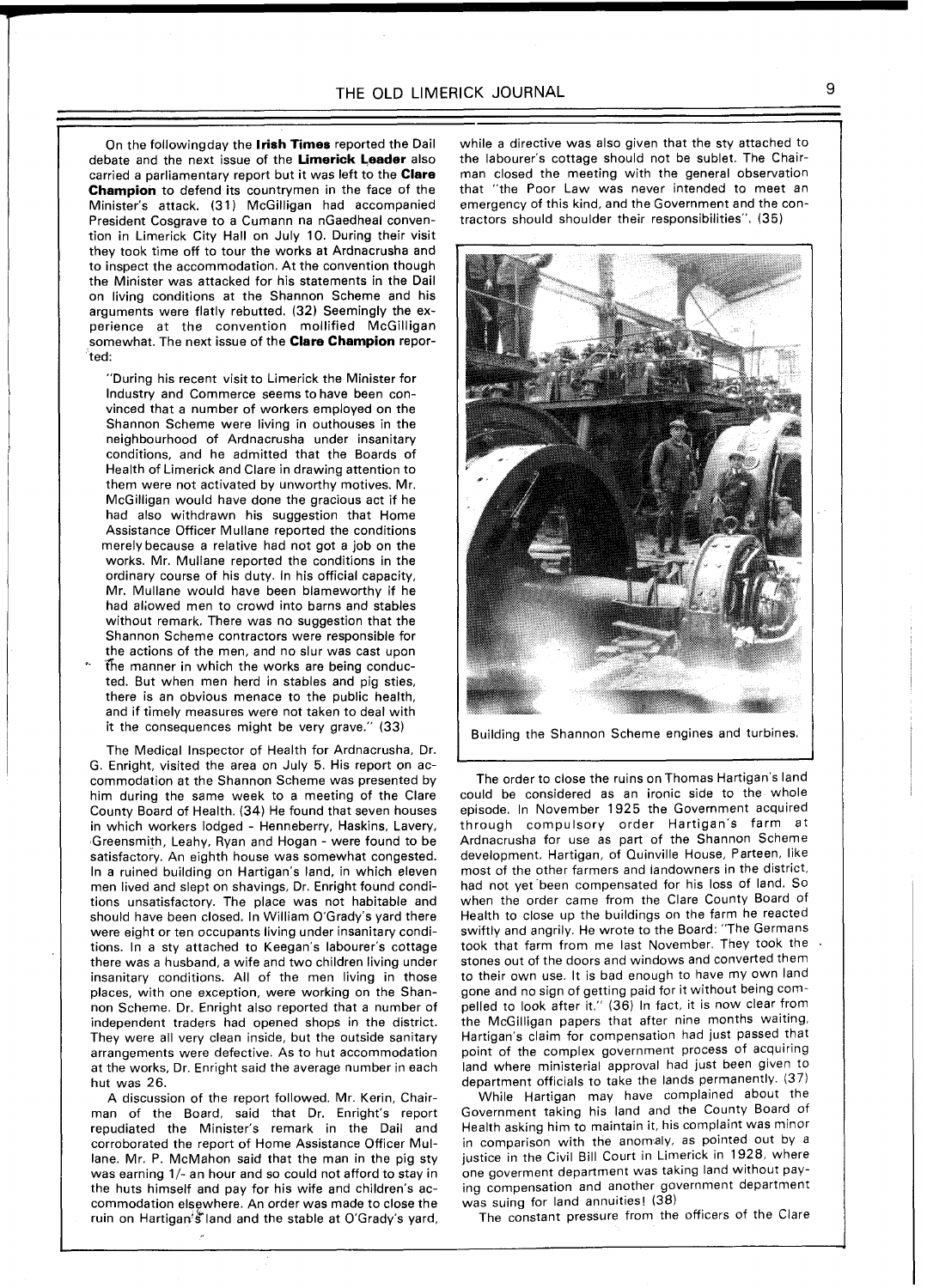County Board of Health seems to have eliminated the worst of the accommodation abuses at Ardnacrusha, temporarily at least. Where the occupants of the stables and pigsties went for accommodation one is not quite sure. But perhaps a clue is provided by the **Limerick Leader** of October **6.** The Clare County Board has been discussing of late the illegal erection of **13** huts on plots tenanted by locals. **(39)** When called on by the County Board to explain why they had allowed huts to be erected on public property, one tenant wrote: "I wish to inform you that my plot is of no value owing to the work in progress on the Shannon Scheme being carried out in the vicinity. The only way out of the situation was to sublet it to a few friends who have given me a small fee for the use of the huts for a few months. Only for so doing myself and my family would be on the verge of starvation... **(40)** Another tenant explained his position: "I wish to inform you that my plot was of no value to me owing to the work carried on here. I could sow nothing in the plot as it was encroached upon by every form of trespass. The only thing left me to do was to oblige a few who helped me by giving me a small item for the place for a few huts for a few months." **(41)** Members of the County Board of Health noted the correspondence but they also noted that employment on the Scheme was topping 3,000, and considering what happened as regards accommodation when numbers employed were considerably lower, they decided to take no action against the tenants and to leave the illegal huts. **(42)** 

Christmas **1927** at Ardnacrusha was quiet, and the locals, reportedly pined for the New Year which would signal the Connemaramen's return with a new consignment of poitin.

The New Year brought the Connemaramen back to the Shannon Scheme but it also brought echoes of the housing scandal of **1926,** and worse. The first week of February saw the **Clare Champion** with the front page headline, "Crowds in Stable - Shocking Conditions at Ardnacrusha". Dr. G. Enright, Medical Officer for the district, had reported to the Clare County Board of Health that housing problems had again arisen in the Shannon Scheme area. O'Grady's yard in Blackwater was singled out by the Medical Officer as the main place requiring the attention of the County Engineer's office. In the past year O'Grady's yard had been occupied for a time by workers before they were evacuated by officers of the Board of Health. This time, workers, their wives and children constituted the "households" which swarmed in the stables and outhouses of O'Grady's yard. **(43)** 

Dr. Enright listed the following families being present:

Mr. & Mrs. Dennehy & **1** child; Mrs. & Mrs. Sheehan & **3** children; Mr. & Mrs. Greensmith & 5 children; Mr. & Mrs. O'Halloran €4 **3** children; Mrs. Rosethorne and brother; Mr. & Mrs. Lee & **2** children; Mr. & Mrs. Leahy & **4** children; Mr. & Mrs. O'Dwyer & 6 children; Mr. & Mrs. Spain; Mr. & Mrs. Hogan & **5** children; Mr. & Mrs. Moloney & **2** children; Mr. & Mrs. Haskins & 2 children; Mr. & Mrs. Henneberry & **1** child; Mr. & Mrs. O'Callaghan; Mr. & Mrs. MacMahon & **2** children; Mr. & Mrs. Lavery & **3** children; Mr. & Mrs. Ward & **4** children; Mr. & Mrs. Leahy & 3 children; Mr. & Mrs. Higgins & **3** children; Mr. & Mrs. Shanahan & 2 children and Mr. & Mrs. Moore<sup>"8</sup> 2 children.

The total number of people in the yard came to **94.** In the Hogan family mentioned above, Dr. Enright reported that the husband had been moved to hospital suffering from typhoid fever, having been admitted on the certificate of Dr. M. McSweeney. The case of typhoid shows, said Dr. Enright, that "the drainage requires immediate attention whilst the list of families resident in the place makes it obvious that the ara is very congested". **(44)** It is believed that the occupants of the stables and outhouses were being charged **f l** a week.

The next meeting of the County Board of Health took place on February **9, 1928.** A letter from the Department of Local Government was read acknowledging receipt of Dr Enright's report. The department "presumed that the Board of Health will obtain further information from the Medical Officer of Health as to the character of the housing accommodation, whether the congestion is due to circumstances of a permanent or temporary nature and what remedial measures are available, and will then proceed to consider the advisability of dealing with the situation so disclosed under the powers conferred on them by the Public Health Acts". **(43)** This piece of bureaucratic jargon returned the ball to the County Board's court and effectively forced the Board to close down O'Grady's yard once again.

Nothing more was heard of housing conditions on the Shannon Scheme during its remaining construction period even though employment rose at one stage to over 5,000, thereby putting extreme pressure on whatever accommodation was available. **(46)** In general, like the bitterly-fought issue of labourers' wages which threatened the prospect of the Shannon Scheme in **1925,** the issue of living conditions for the workers, as a platform for change in the fledgling republic, was gradually vacated by public representatives and politicians. Organised labour had passed up another opportunity to put its own stamp on the biggest industrial undertaking since independence.

The completion of the Shannon Scheme was due in no small measure to the brilliance and determination of Paddy McGilligan, the Minister for Industry and Commerce. There is no doubt that he could have put more pressure on the German contractors to improve the lot of Irish workers. He argued publicly, at all times, that it would be unfair and unreasonable to expect the Germans to carry any more responsibility than they were already do ing. But the Germans, in fact, cannot really be faulted because, as is now well known, they were quite prepared to pay more and to raise the standard of accommodation. McGilligan's inflexibility in the face of protracted disputes and oftimes severe pressure inevitably made him the object of criticism and satire for many a pen. At the time when living conditions and worker's accommodation were in dispute the following was a contemporary example of one poet's efforts:

"I am McGilligan, McGilligan, McGilligan! Never shall you see such wonderful skill again. I've got a plan on Down where the Shannon Rolls to the foaming sea. Jealous folks say it is a bit of a gamble But we know better, don't we? For there's Siemens-Schuckert and Gordon Campbell Joe McGrath and McLaughlin and me!

So now come all ye unemployed, You surely should be overjoyed, At the finest job that was ever seen, Thirty-two bob and a cheap canteen; We want every man on, So come to the Shannon Come down to the Shannon with me.